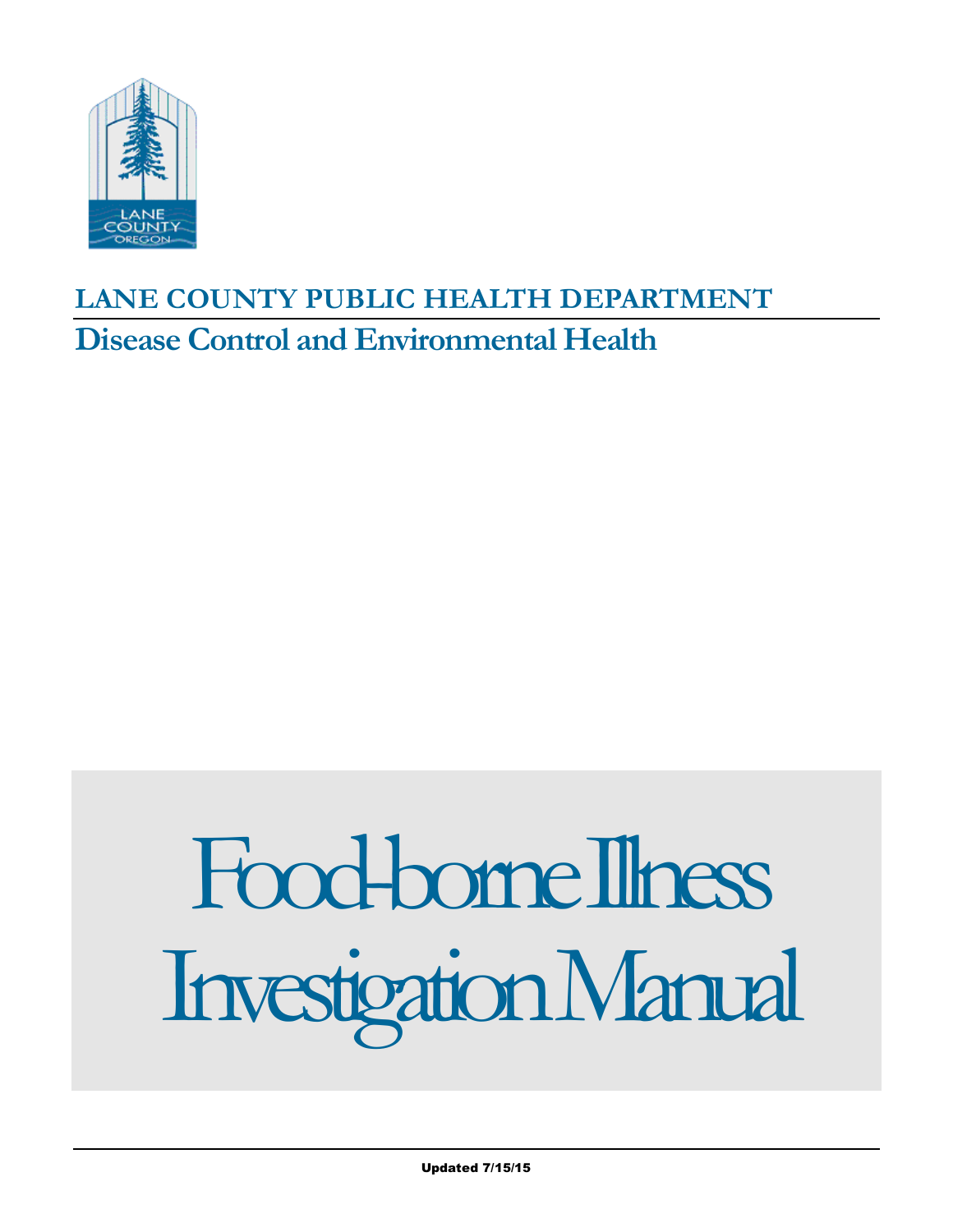DISEASE CONTROL AND ENVIRONMENTAL HEALTH

## Food-borne Illness Investigation

 Lane County Public Health Department Communicable Disease Office 151 W. 7th Ave.\* Eugene, OR 97401 Phone 541.682.4041 • Fax 541.682.2455 DISEASE CONTROL AND ENVIRONMENTAL HEALTH<br> **DOI-DOITICE IIINESS Investigat**<br>
Lanc County Public Health Department<br>
Communicable Disease Office<br>
151 W. 7<sup>th</sup> Ave.\* Eugene, OR 97401<br>
Phone 541.682.4041 • Fax 541.682.2455<br>
Env \*

 Environmental Health Office 151 W. 7th Ave, Suite 430\* Eugene, OR 97401 Phone 541.682.4480 • Fax 541.682.7459

i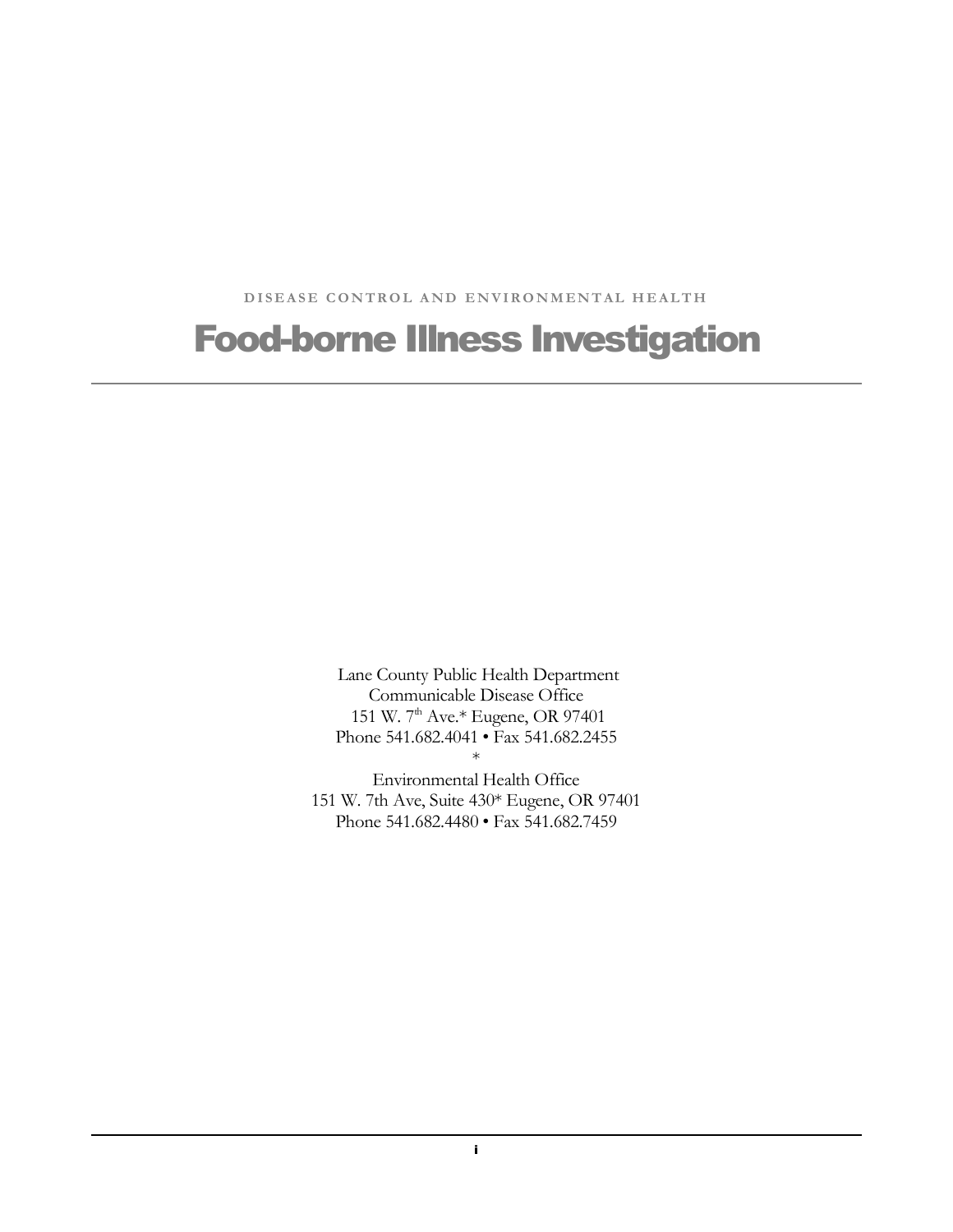| <b>Table of Contents</b>                                                                                                               |  |
|----------------------------------------------------------------------------------------------------------------------------------------|--|
|                                                                                                                                        |  |
|                                                                                                                                        |  |
|                                                                                                                                        |  |
|                                                                                                                                        |  |
|                                                                                                                                        |  |
|                                                                                                                                        |  |
|                                                                                                                                        |  |
|                                                                                                                                        |  |
| Appendix A—Interagency Agreement between Dept. of Ag and Oregon Health Division<br>Appendix B—Department of Agriculture Complaint Form |  |
| Appendix C—Case Investigation Procedure                                                                                                |  |
| Appendix D—Environmental Health Food-borne Outbreak Onsite Assessment Guidelines                                                       |  |
| Appendix E-Instructions for Collection of Stools for Viral Culture and PCR and Cary Blair Instructions                                 |  |
| Appendix F-Guidelines for Conducting the Shellfish Related Foodborne Illness Investigations                                            |  |
| Appendix G—Shipping and Packaging Biological Samples                                                                                   |  |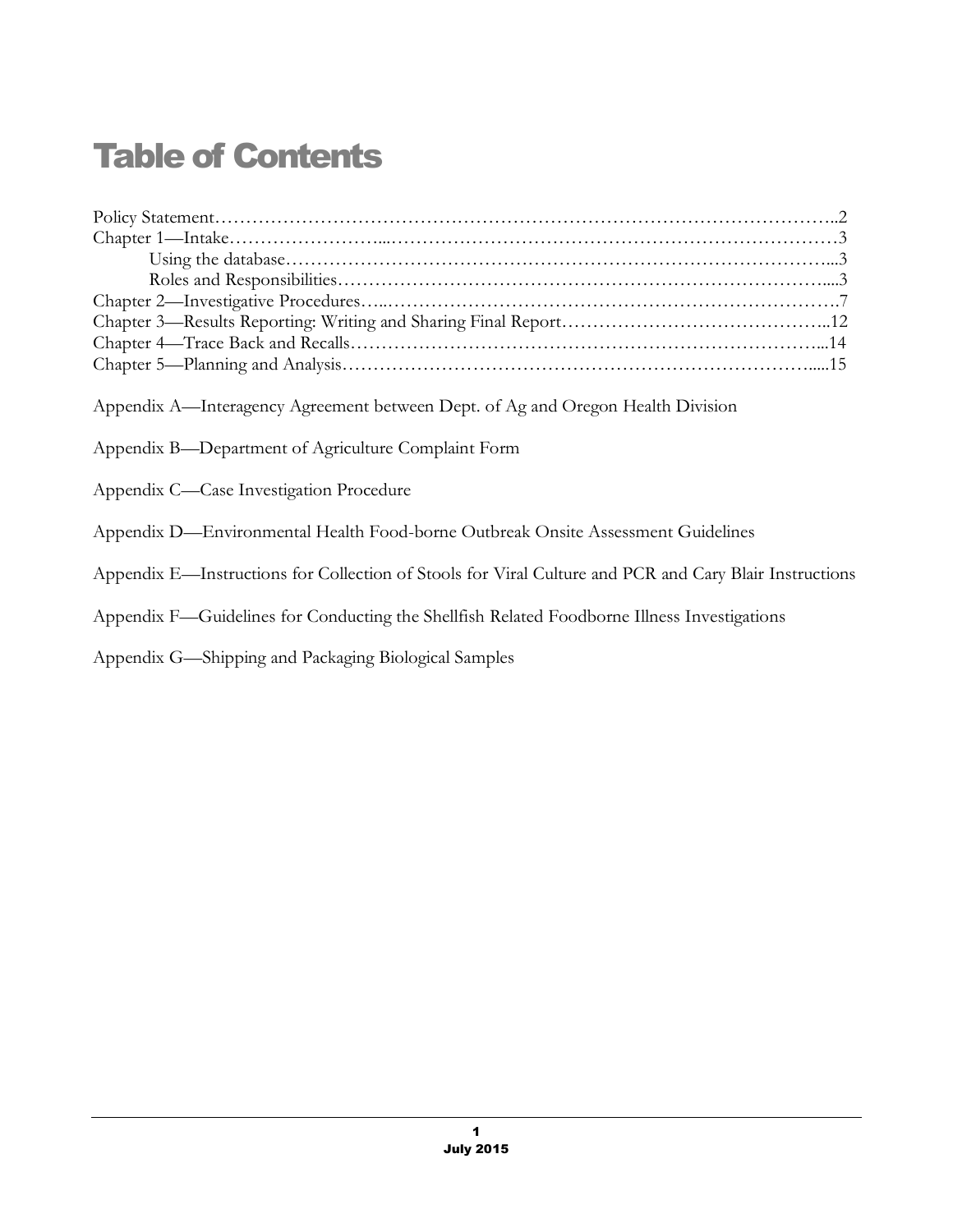## Policy Statement

 Lane County Public Health Department will respond in a timely manner (within 24 hours) to a food borne outbreak with origins in Lane County by utilizing the existing relationships between Communicable Disease and Environmental Health departments, and with the Oregon Department of Agriculture as appropriate. The food-borne illness complaint may originate from the public, medical community, governmental agencies, or other entities. The County response uses protocols outlined by *Oregon Health Authority Guidelines for Outbreak Investigations* and the environmental assessments of the involved food facilities. Roles and responsibilities are defined to avoid duplication and loss of efficiencies. Support services (laboratory, other agencies) are available to assist in the investigation. Oregon Health Services may assist in the epidemiological analysis of data. A Lane County final report is created that attempts to identify the cause (or probable cause) of the outbreak. An internal review of the investigational process by the participating investigators will be used to improve future outbreak responses.

 *Please refer to Appendix A for Standard No. 5, or go online at*  [http://www.fda.gov/Food/GuidanceRegulation/RetailFoodProtection/ProgramSta](http://www.fda.gov/Food/GuidanceRegulation/RetailFoodProtection/ProgramStandards/ucm245409.htm)  [ndards/ucm245409.htm](http://www.fda.gov/Food/GuidanceRegulation/RetailFoodProtection/ProgramStandards/ucm245409.htm)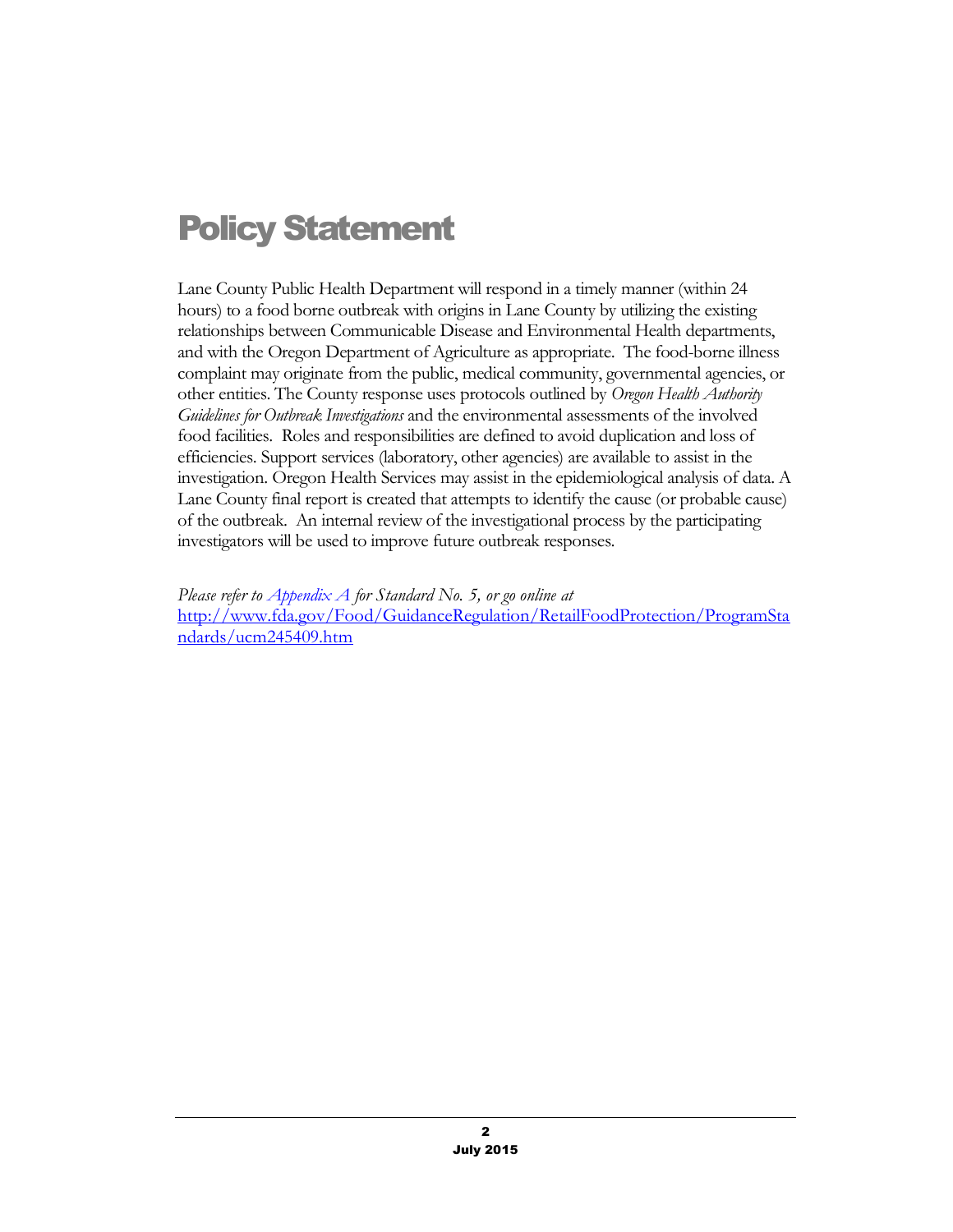<span id="page-4-0"></span>

## Intake

 *Database utility and Roles and Responsibilities of agencies involved in a Food-borne Illness (FBI) investigation.* 

ood borne illness complaints reported to Lane County will be routed to the (EHS) for initial assessment. The EHS will assess the complaint and collaborate with other agencies if an investigation into the complaint is needed. This section discusses using the database for intake analysis of complaints. Roles and responsibilities of various agencies involved in an investigation will be identified to clarify and enlist appropriate personnel resources. *Refer to Appendix H for phone numbers of various agency contacts.*  ood borne illness complaints reported to Lane County will be routed to the Environmental Health (EH) Department and assigned to an EH Specialist (EHS) for initial assessment. The EHS will assess the complaint and collabora

 U S I N G T H E D A T A B A S E

 A foodborne illness Microsoft Access database, developed in 2005, is used by the Environmental Health Department to document food-borne illness (FBI) investigations. The data base is controlled and maintained by the intake operator and assignment is made to the Environmental Health Specialist (EHS) responsible for the county area or district from where the complaint originated. The District EHS assigned will begin documentation of the investigation. Communicable Disease (CD) nurse investigators will be consulted as necessary during the investigative process.

#### R O L E S A N D RESPONSIBILITIES

## **Lane County Environmental Health Specialist**

 The Lane County Environmental Health Office (EH) has a team to conduct FBI investigations. This FBI team is lead by an EHS. The EHS' role is to work with Oregon Department of Agriculture (ODA), Oregon Health Services, CD and other agencies if needed, to investigate the illness. If it appears there is a food borne outbreak, they will conduct the outbreak investigation using the EH team and CD team if needed. Environmental Health in general takes the lead in food borne outbreaks, event or facility related outbreaks.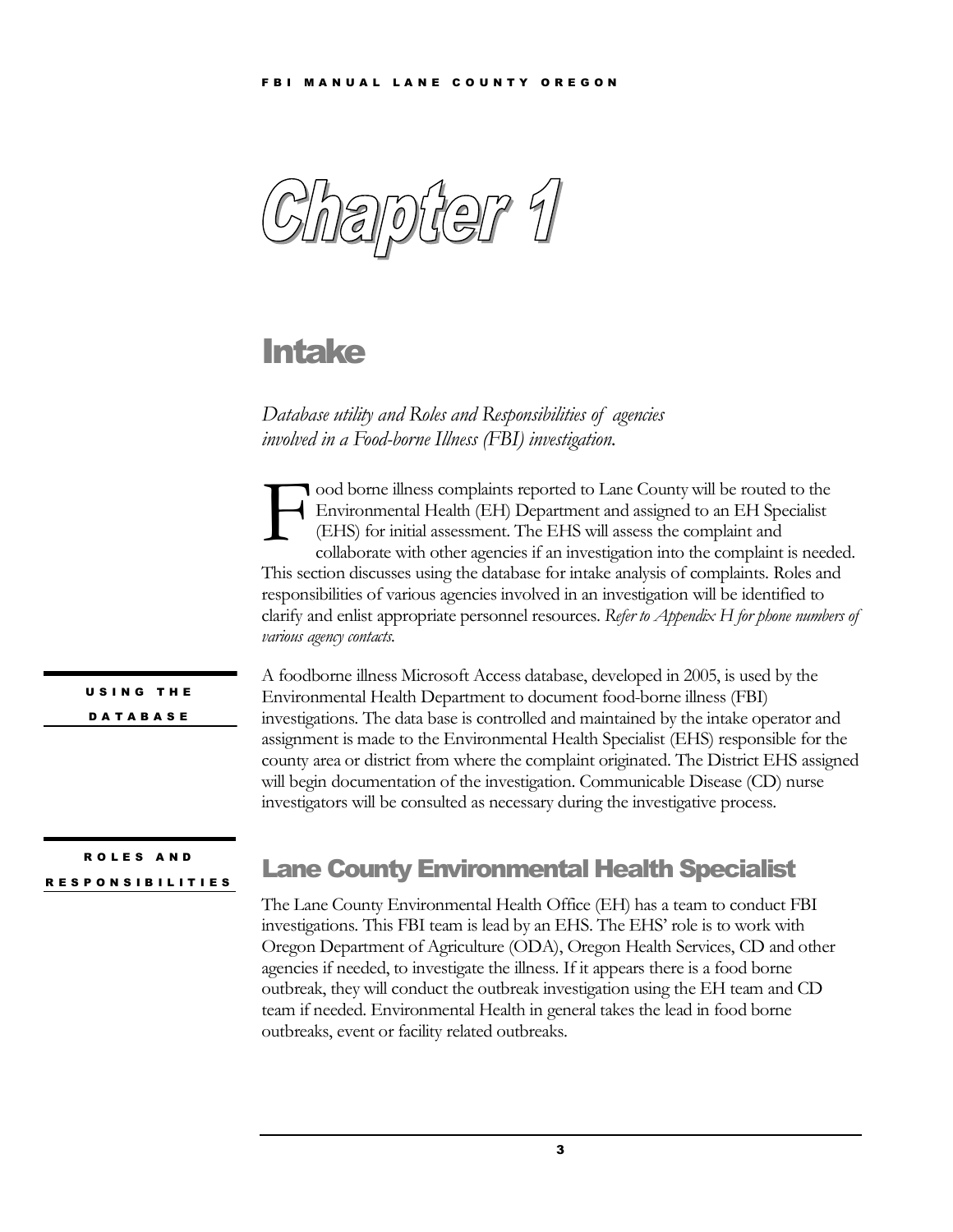## Lane County Communicable Disease Nurse

 If CD nurses receive the initial reports of FBI, they will refer the caller to the EH intake staff who will assign the complaint to the district EHS for initial assessment. All CD nurses share responsibility for case investigations of reportable diseases. If more than one case investigation identifies food as a common source, they will work with EH on the on-site investigation. Either EH or CD may take the lead in an outbreak investigation depending on staff resources and the circumstances of the outbreak. If an outbreak is identified, and CD takes the lead the CD nurse will contact ODA, if indicated, and OHA. The CD nurse will then coordinate the investigation with all For MANUAL LANE COUNTY<br> **Lane County Communic**<br>
If CD nurses receive the initial reports of<br>
than one case investigation identifies for<br>
EH on the on-site investigation depending<br>
than one case investigation depending on agency partners.

## Oregon Health Authority (OHA) Epidemiologist:

 Each day one of the epidemiologists is assigned as the Epidemiologist of the Day. Typically he or she will be on call at most once in a week, although there may be informal swaps and short-term coverage by another epidemiologist. The state Acute and Communicable Disease (ACD) receptionist will know who is on call. Duties of the OHA Epidemiologist of the Day include but are not limited to:

- ▪ Take all general communicable disease calls, including food borne outbreaks.
- **Epidemiologists (Epi) may refer the call to another team member for more**  difficult situations or if their schedule suggests a conflict. This may be accomplished by the Epi conferencing with another and getting back to the caller or by having the caller talk to the other OHA member directly.
- For outbreaks or situations that cannot be resolved in one day, by default, the Epi who initially receives the call will remain the contact person until the outbreak or situation is resolved. If there is change in the OHS Epi point of contact, OHA will notify County investigators of the change. The original OHA Epi will share outbreak information and progress with the new Epi.
- **Epi of the Day has the option to hand off outbreak to "Urgent Epi**  Response Team" (UERT) member, who would handle the outbreak for the duration. UERT person is available Monday through Friday.
- ▪ Unusual situations or situations of concern will be shared/reviewed at OHA Wrap Up, which is a daily get-together of epidemiology staff starting at 4PM and lasting 5-30 minutes.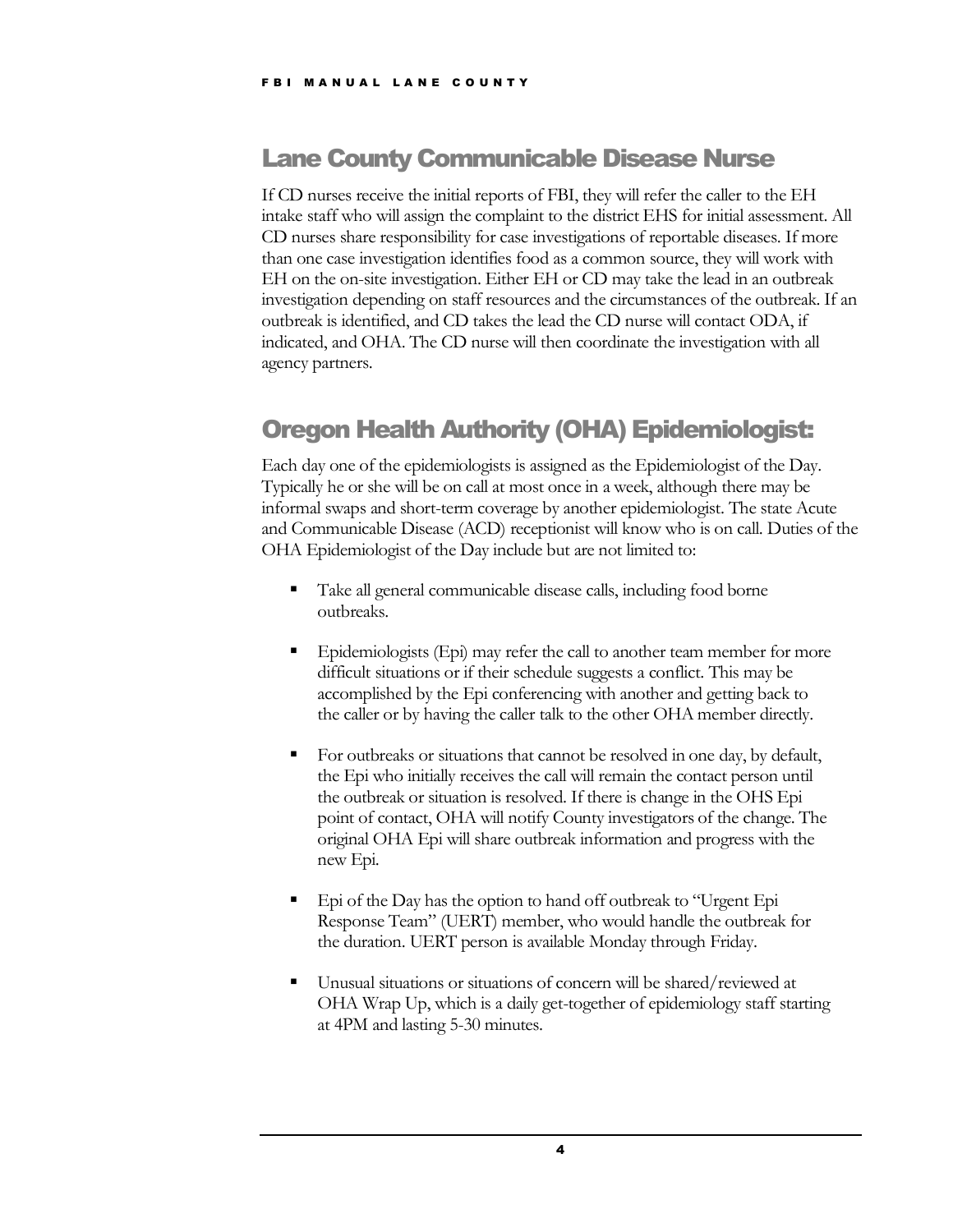- **If the Epi point of contact for the outbreak is unavailable, the OHS** receptionist will request someone else to respond immediately.
- **OHS will contact and/or inform other counties or states as appropriate.**

## Oregon Department of Agriculture (ODA)

 The ODA's role is to provide an analysis of the safety of their licensed facilities and to assist in trace-back, testing, and other food-related investigation activities. ODA will investigate implicated food products and personnel in ODA facilities, including grocery stores, meat markets, warehouses, bakeries, food processors, dairies, and street-side venues (fish, seafood, produce stands). ODA will report **meat, poultry and egg products** to the United States Department of Agriculture—Food Safety and Inspection Service (USDA-FSIS) for investigation. ODA can provide **shellfish**  testing if a food illness is suspected due to shellfish consumption.

| <b>Complaints</b><br>without suspect<br>illness: | Complaints involving ODA-licensed facilities should be sent electronically to ODA<br>Central office in Salem within one business day. Send the ODA Consumer Complaint<br>Form as outlined in Chapter 2: <i>Investigative Procedures</i> . ODA management will determine<br>how the complaint is handled. This does not preclude the involvement of CD or EHS;<br>however, ODA will determine which agencies will be involved. |
|--------------------------------------------------|-------------------------------------------------------------------------------------------------------------------------------------------------------------------------------------------------------------------------------------------------------------------------------------------------------------------------------------------------------------------------------------------------------------------------------|
| <b>Illness</b><br><b>Complaints:</b>             | Please see Chapter 2: <i>Investigative Procedures</i> for response guidelines to an FBI outbreak.<br>Complaints of illness received by ODA will be referred to the local EH Office for<br>investigation. ODA will phone or fax the following information within one business<br>day: See attached agreement between ODA and OHS, Appendix A.<br>Name and phone number of the complainant (if known)                           |
|                                                  | Synopsis of illness complaint, including: Signs and symptoms, date of onset,<br>duration<br>Names of others reported to be ill                                                                                                                                                                                                                                                                                                |
|                                                  | ODA field services staff will conduct on-site evaluation of the facility and will<br>provide feedback to Lane County EH on the results of their evaluation. Lane<br>County remains the lead investigator of FBI outbreaks. (ODA is not expected to<br>perform epidemiological investigation of potential food borne illness involving an<br>ODA-licensed facility).                                                           |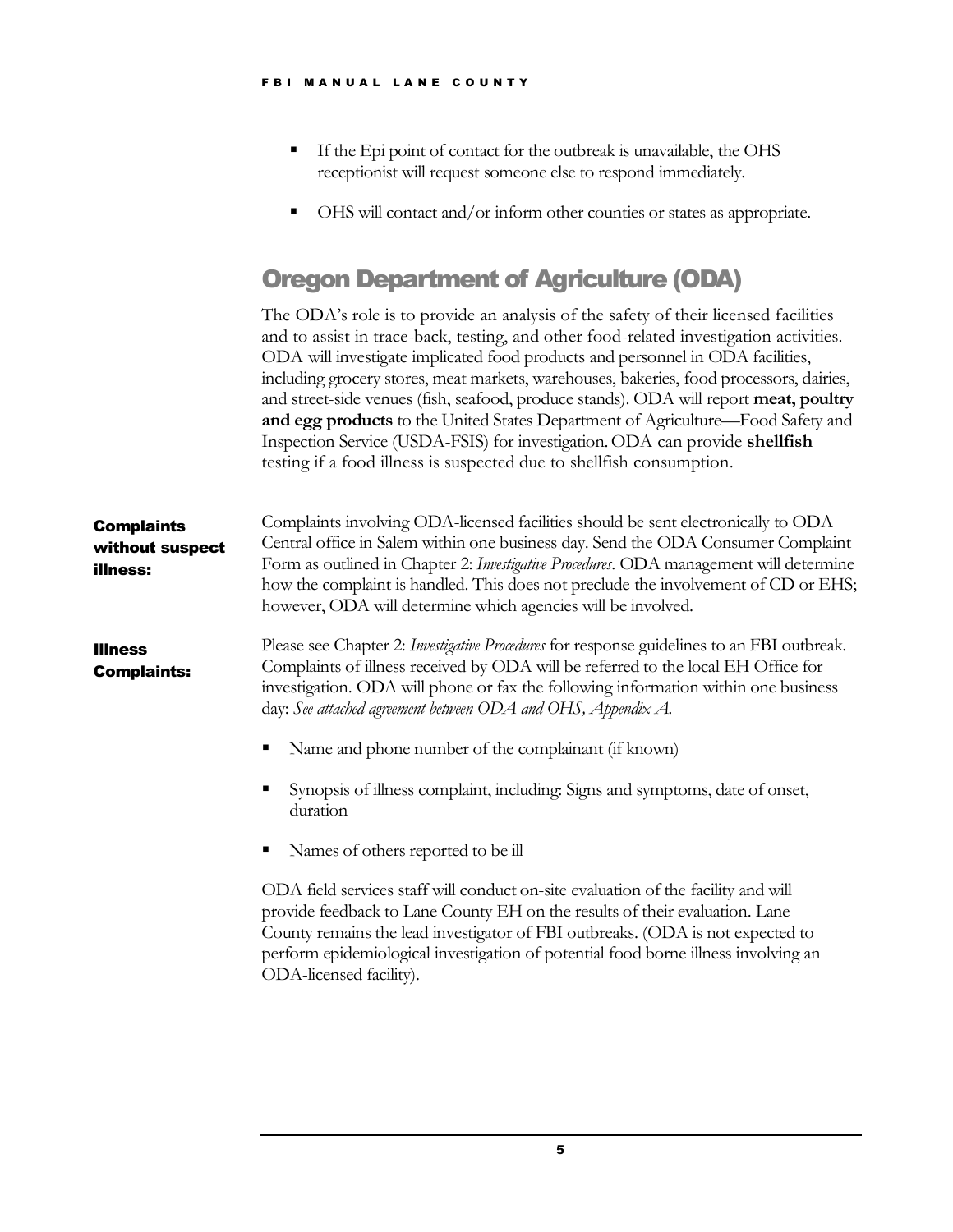## Oregon State Public Health Laboratory

 The OSPHL can assist in an FBI investigation by testing human and food specimens. All outbreak sample/specimen testing must have the approval of the OHS Epidemiologist. The purpose is to ensure appropriate samples are collected and the lab is given as much notice as possible of incoming specimens.

 The *Quick Reference Guide*, at http.//oregon.gov/DHS/ph/phl/docs/quikref.pdf, arranged alphabetically by organism, provides information about the types of tests available at the OSPHL, specimen requirements, request forms, fees, and turnaround times.

 OSPHL **lab request forms** (Virology/Immunology, Bacteriology/Parasitology, & Microbacteriology Examination) are in the *Guide to Services at* http.//oregon.gov/ DHS/ph/phl/docs/guide.pdf.

 **Food Testing:** The Oregon State Public Health Laboratory (OSPHL) intends to expand its limited capacity in this area, but at present food testing is difficult, expensive, and can be unproductive. Always consult with OHS staff about the need for and availability of food testing. They may need to apply for outside resources (e.g., FDA, Washington State) if circumstances warrant. *Oregon Department of Agriculture will provide shellfish testing if a food illness is suspected due to shellfish consumption.* 

## Food and Drug Administration (FDA) District **Laboratory**

 The FDA Seattle District Lab is available for testing of products that fall under FDA jurisdiction (i.e. any food in interstate commerce that is not meat or poultry). This lab is not able to assist with strictly retail-related outbreaks.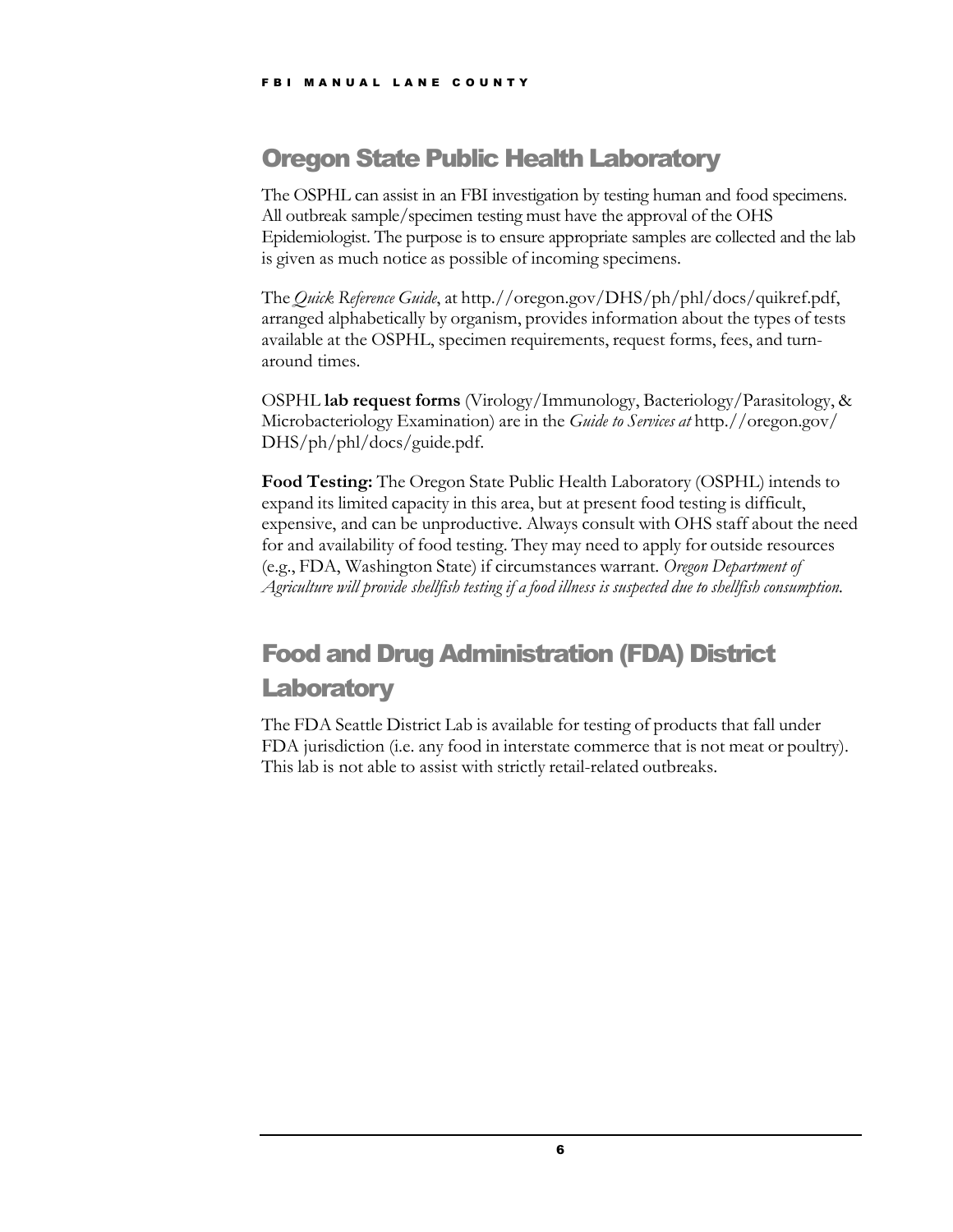<span id="page-8-0"></span>

## Investigative Procedures

 *Identifying and investigating unusual occurrences (outbreaks) of food-borne illnesses; Lane County Environmental Health and Communicable Disease investigative procedures* 

I D E N T I F Y I N G U N U S U A L O C C U R R E N C E

O determine whether a complaint of illness relates to foods eaten and  $\mathbf{S}$  *borne diseases* is used to help identify the agent at http.//egov.oregon.gov/ persons from separate households define an outbreak requiring investigation. O determine whether a complaint of illness relates to foods eaten and<br>warrants a public health response, the State's FBI compendium of acute<br>borne diseases is used to help identify the agent at http.//egov.oregon.g<br>DHS/ph/ warrants a public health response, the State's *FBI compendium of acute food-*DHS/ph/acd/reporting/guideln/compend.pdf.In general two or more ill

#### **Note**

**Bioterrorism:** If the illness is determined to be an intentional and not naturally occurring event, such as bioterrorism or tampering, the County public health response may not follow the procedures for a naturally occurring event. The public health investigation will proceed in conjunction with the criminal investigation, and the Incident Command System may be activated. The first action in these intentional situations is to NOTIFY EH/CD MANAGERS AND THE COUNTY HEALTH OFFICER (or THE INCIDENT COMMANDER). Follow the Incident Command and refer to the County bioterrorism and emergency response plans for appropriate actions.

 When an identified food-borne outbreak involves a Lane County food service facility or event, Lane County EHS may work in collaboration with CD nurses. Food service facilities in Lane County *may include those that are inspected or not-inspected and/or licensed by EH*. These may include restaurants, schools, jails, nursing homes, residential care facilities, assisted living facilities, adult foster homes, child-care facilities, and other food events that require a public health response.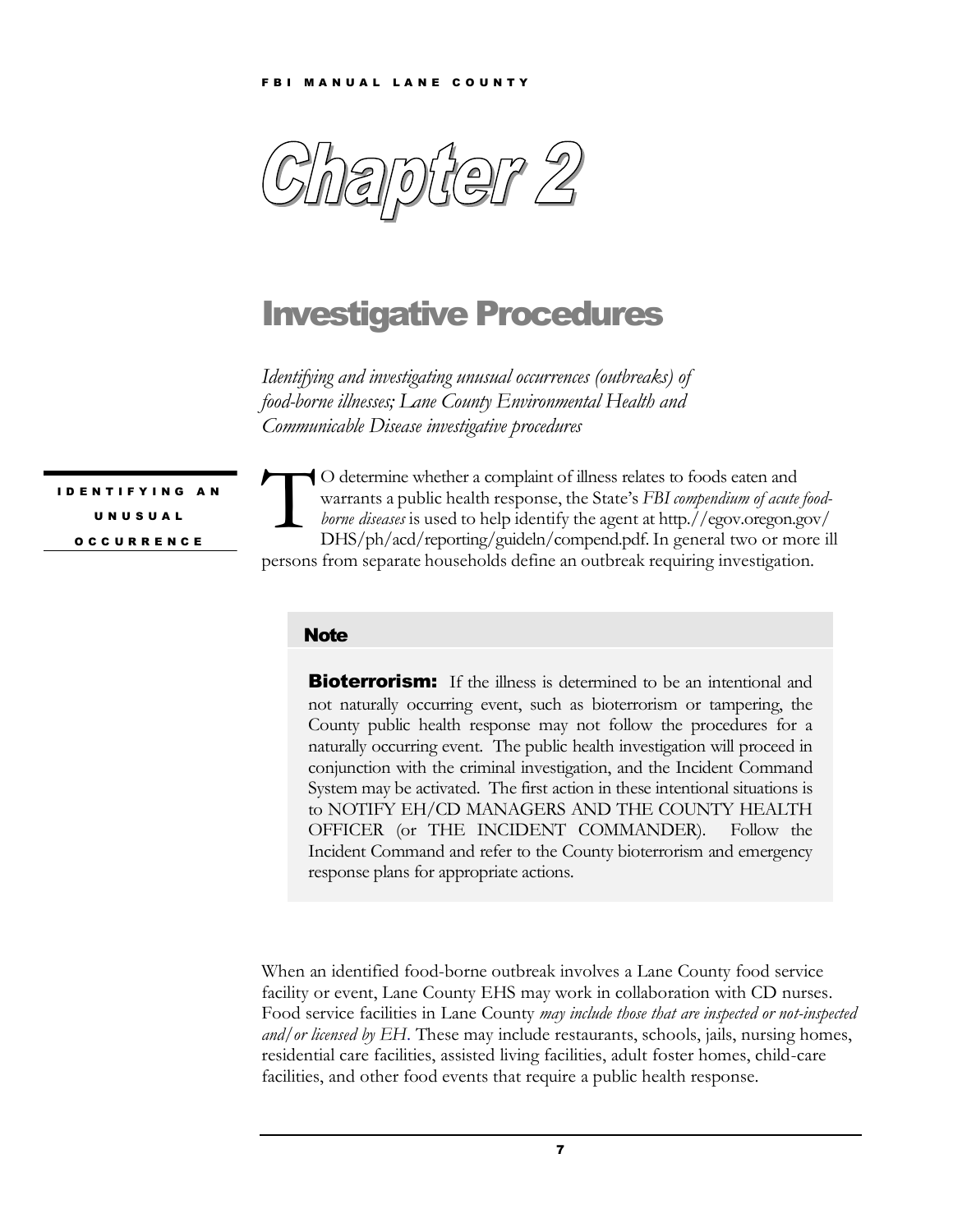Environmental Health does not inspect ODA-licensed facilities such as grocery stores, meat markets, warehouses, bakeries, food processors, dairies, and street-side venues (fish, seafood, produce stands) if an ODA food product /employee is implicated. The ODA inspector will inspect the facility and work with EH on the epidemiological investigation.

 R O L E S A N D OF FBI OUTBREAK RESPONSIBILITIES  For each cluster/outbreak, CD and EH staff will clarify expectations, responsibilities, and assignments of each team to improve communication flow and work process. The next two sections detail investigative operating procedures for the EHS and CD nurse.  *See Case and Outbreak Investigation in Appendix C.* 

I N V E S T I G A T I V E P R O C E D U R E S

 In addition to specific EH and CD procedures, investigators shall refer to the *Oregon Health Services Investigative Guidelines-Food-borne Disease Outbreaks* for further State guidelines. The latest State guidelines can be retrieved from OHA website at http.//egov.oregon.gov/DHS/ph/acd/reporting/guideln/guideln.shtml.

## Investigative Procedures: EHS

 If the consumer complaint involves an Oregon Department of Agriculture facility (relating to product, facility sanitation, and/or employee issues) without involving a suspect illness, redirect the call to the ODA inspector responsible for that facility. If it does not involve an ODA facility, follow up the complaint with a call or visit to the facility to investigate the food handling practices that might be in question. Counsel facility operator on proper practices. without suspect **Complaints** illness:

 If the consumer complaint involves a suspect illness: Record the complaint in the FBI Database and refer the complaint to the district EHS. OUTBREAK:

> If the FBI complaint involves a facility, event and/or illnesses in more than one household, follow the Outbreak Investigation procedures outlined in *Appendix C:*

• If the facility is ODA's, such as grocery stores, meat markets, warehouses, bakeries, food processors, dairies, and street-side venues (fish, seafood, produce stands), contact the appointed ODA personnel. This notification should be called and faxed on the attached *Foodborne Disease Investigation Report* for Food and Dairy Division Regulated Facilities, Appendix B, form to ODA and should include: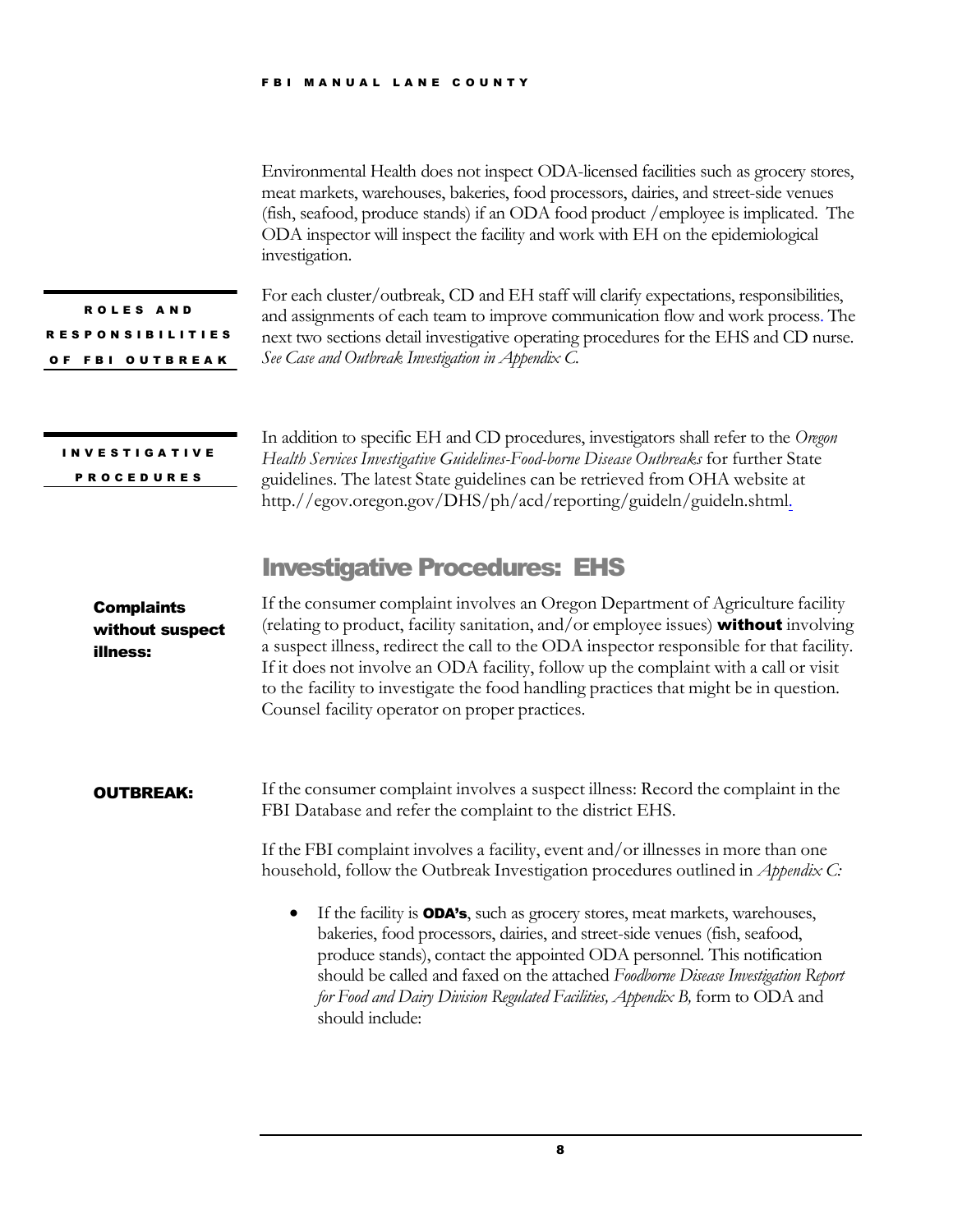- o The implicated facility and food item(s) including any descriptive information on the food item such as packaging, size, codes, expiration dates, use-by-dates, etc.
- o A plausible association between the facility and associated illness
- o Dates of consumption, preparation, and/or expiration of the implicated food item(s)
- o Signs, symptoms, incubation period, and pathogen suspected
- o For shellfish, see attached *Guidelines for Conducting Shellfish Related Foodborne Illness Investigations, Appendix F.*
- • EH will obtain complete menu of foods served if a non-ODA facility is implicated. ODA will obtain a complete menu of foods for their facilities. The EH will report their initial findings to the OHS Epi who will develop a questionnaire to be used in the investigation.

#### **Food Testing**:

- o The EHS will obtain food samples as indicated.
- o **Food testing to be sent to OSPHL must be approved by OHA.** The OSPHL may request testing approval from the OHA Epidemiologist. Approval may be obtained when Lane County EHS or CD nurse calls to alert the OHA Epi of the possibility of an outbreak.
- o As of July 2002: **Very limited routine food sample testing** capacity exists in Oregon. Exceptions to this may be *C. perfringens* and *C. botulinum.*
- o Although test capacity is low, it is often a good idea to collect appropriate food samples at the outset, as they *may* prove to be very useful, and it is too late to get them after they are discarded. Specimens should be collected and held, but recognize that the decision about whether and how to test them may not be made for some time—and that the answer will often be to not test.
- o Accordingly, DO NOT promise testing: Tell the parties involved that decisions to test will be made after more information from the investigation is available and only after consultation with OHA. Once agreement on testing is finalized between Lane County and OHA, changes in testing or strategies will not occur without a discussion involving both parties.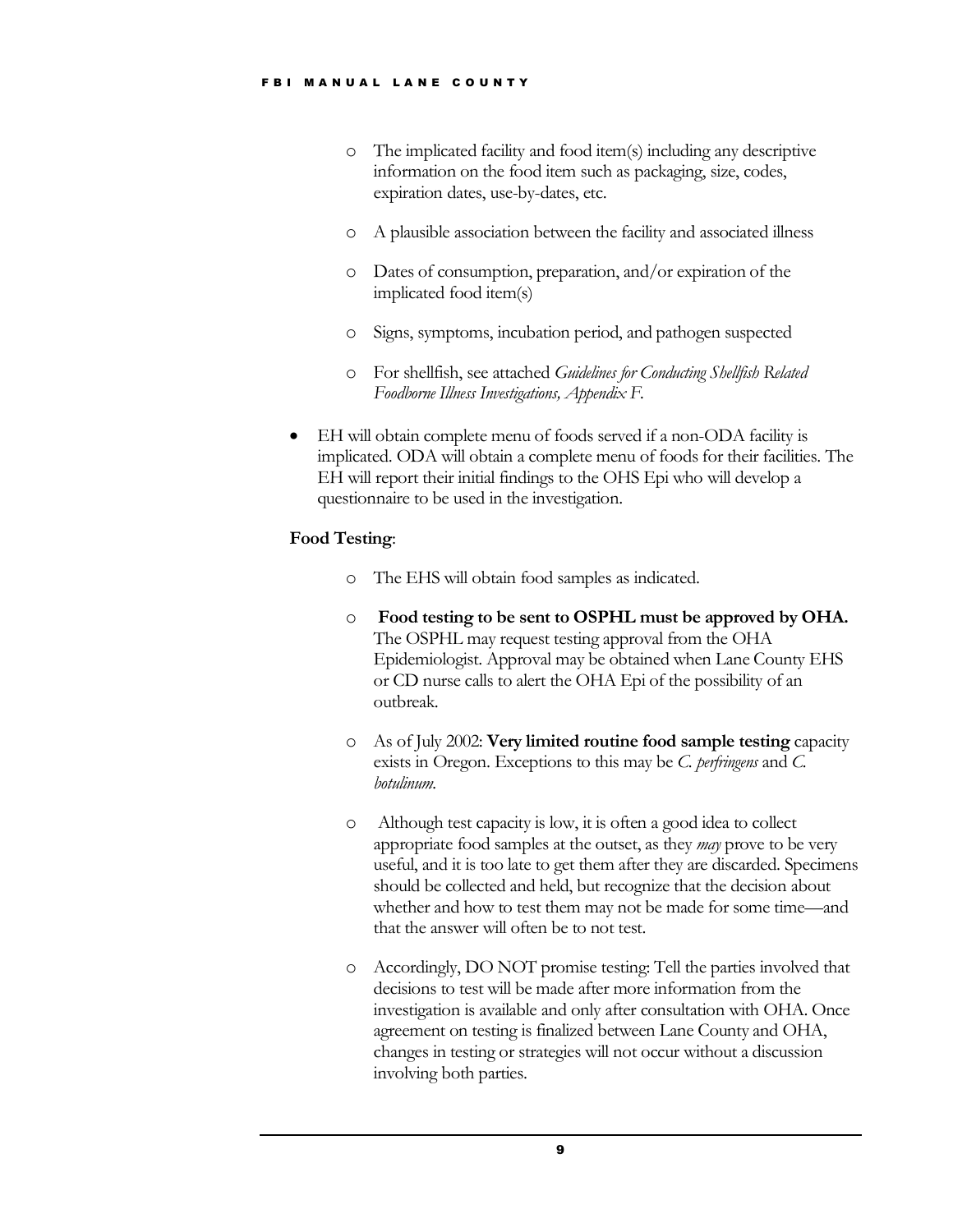- • Using a developed questionnaire, EHSs (some or all) and possibly nurses will contact the complainant(s) as soon as possible to confirm illness. Determine the case definitions, symptoms, time of onset, duration, and severity of illness by doing an Epi investigation. (Call a significant sampling of the ill to decide how to set up the interview questionnaire). Complete interviews of both the ill and well.
- Decide on a probable cause.
- • Select needed **laboratory tests.**
	- o Instructions for collection of stool specimens for viral isolation or enteric bacteriology can be found attached *in Appendix E*.
	- o Obtain enough stool samples to yield 4-6 positive tests depending on the size of the outbreak. Don't forget that testing is often useful even if people have recovered from their symptoms. Noro virus, for example, can often be identified even 4–5 days or more after resolution of symptoms.
	- o OSPHL lab request forms (Virology/Immunology, Bacteriology/Parasitology, & Microbacteriology Examination) are available on line at https://www.oregon.gov/oha/PH/ [COMMUNICABLEDISEASETESTING/Pages/forms-kits.aspx.](https://www.oregon.gov/oha/PH/LABORATORYSERVICES/COMMUNICABLEDISEASETESTING/Pages/forms-kits.aspx) LABORATORYSERVICES/
	- o Have a state outbreak number assigned (given by the OHA Epi). vomit). Note the outbreak number on the lab slip. Set up an agreement with the ill to get appropriate samples (stool or
- their findings. • Fax completed questionnaires to OHA who will analyze the data and report
- Share data results with all partners of the outbreak team and finalize a determination of cause of outbreak.

#### **Note**

Waterborne Outbreak: Lane County CD and EH will respond to waterborne **outbreak**. Early CD and E11 will respond to waterborne outbreaks or suspected outbreaks in an investigative process similar to the existing food-borne outbreak model (notification of EHS Lead, CD, OHA). If a call is received by EH, the State Drinking Water program will be brought into the investigation. An EHS may assist the State Drinking Water specialist with the leg work and education piece. Similarly, if CD receives a call, EH may be asked to assist in the investigation. Assessments by EH, CD and the Drinking Water specialist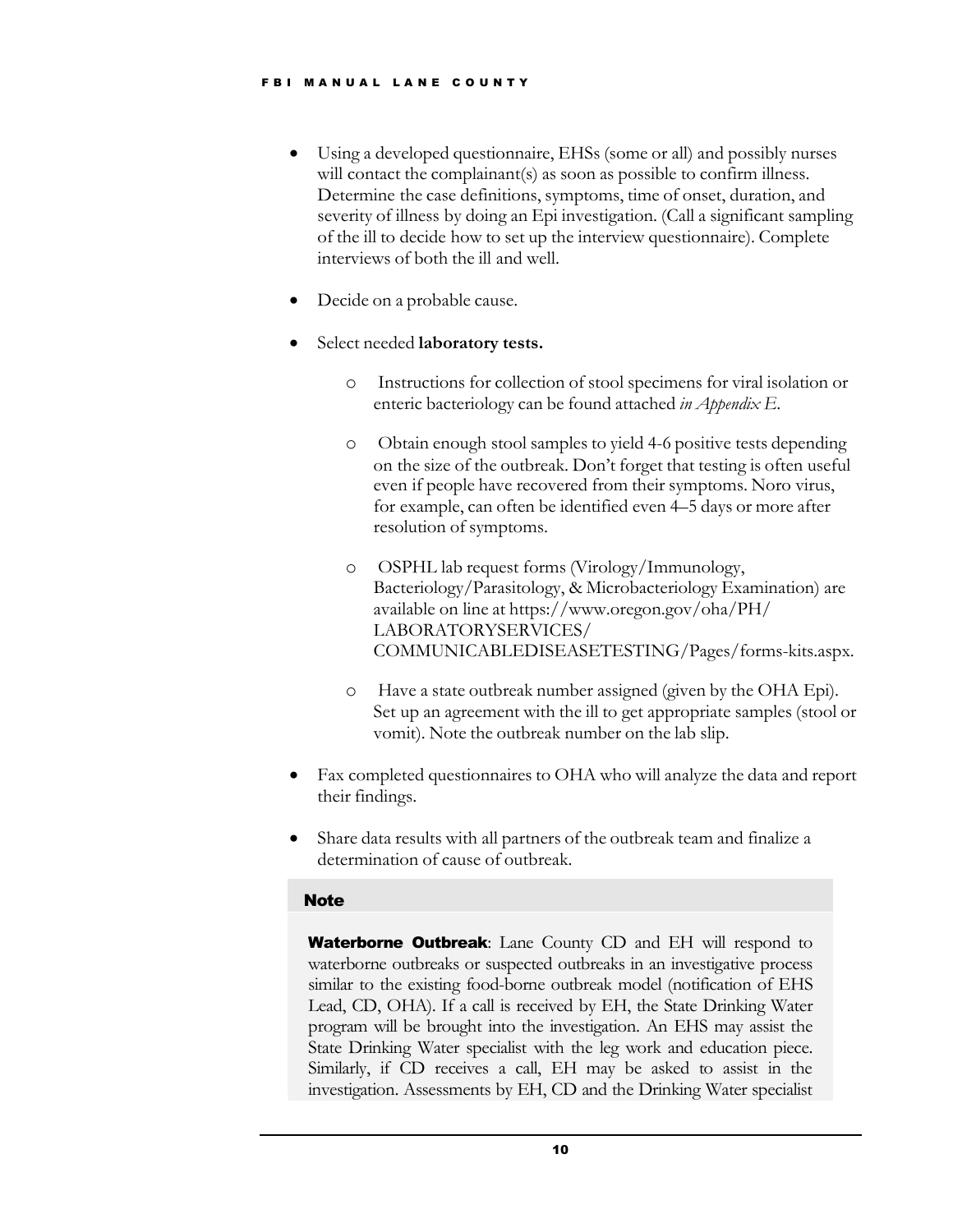will be compiled in a final report. A debrief of the event will conclude the formal investigation. Report forms for waterborne outbreaks can be found at: http.//egov.oregon.gov/DHS/ph/acd/reporting/ forms/water.pdf.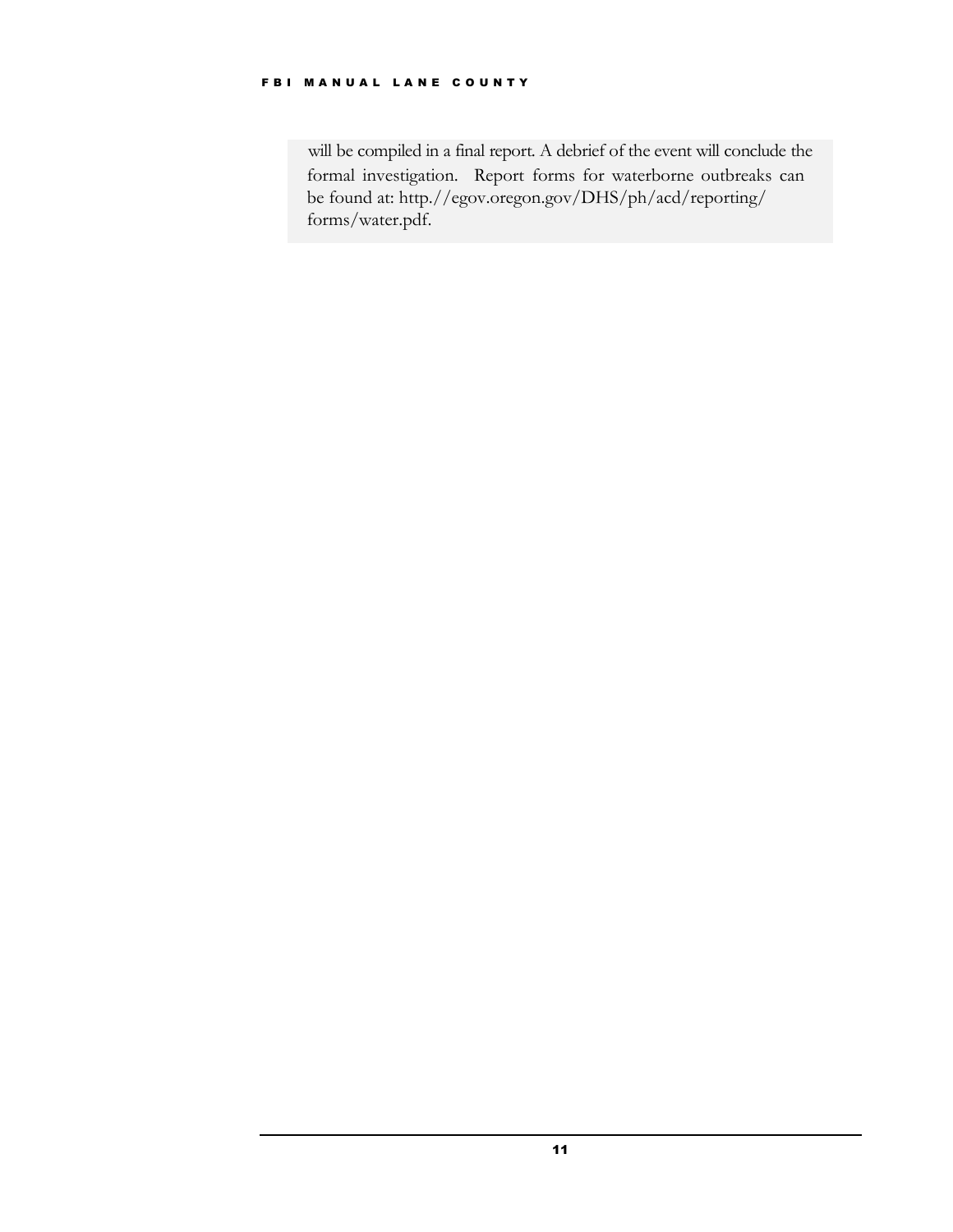<span id="page-13-0"></span> $\bigodot$ 

# Results Reporting: Writing and Sharing Final Report

 *Identifying roles and responsibilities; writing and sharing final report; media management* 

 Information sharing with the facility or event will be discreet until a hypothesis or confirmation of the likely cause is determined. EH will write a summary of the environmental investigation based upon information gathered during the investigation including CD's data. Summary will be sent to CD. A final summation may be sent to the facility. The lead EHS or CD nurse will create a final report using the template report will be sent to EH, CD, OHA, and ODA if that agency participated in the investigation. The state epidemiologist (OHA) is responsible for forwarding the final report to the CDC. found at http.//egov.oregon.gov/DHS/ph/acd/reporting/forms/foodform.pdf. The

**TEMPLATE FOR** O U T B R E A K R E P O R T

## Environmental Health Specialist

 During the course of the investigation, several records of observations may be created (Food illness complaint form, onsite visit assessments, communication with CD and the facility, etc). When the investigation phase is nearing completion, a written narrative is completed to assist in the final debrief of the event. The EH narrative will be used in the final report of the investigation. The following guidance in narrative writing is offered to include the event's historical perspective and the possible causal identification of the outbreak. Writer's creativity in the narrative is encouraged following the guidance template. Using the standard questions of who, what, when, and where is a start in the narrative process. ng CD's<br>lity. The<br>at http./,<br>will be sextion. T<br>port to t<br>port to t<br>**room**<br>the could be could be an anarat<br>ve will be in narat TEMPLATE FOR<br>
TBREAK REPORT<br>
During the conduction<br>  $\begin{array}{r} \text{During the co-} \\ \text{virth CD and} \\ \text{a written narrow} \\ \text{quidance in n} \\ \text{and the possi} \end{array}$ 

> • What/When was the initial inquiry that led to an outbreak investigation? (Describe intake call; date/time of call and by whom- the name of individual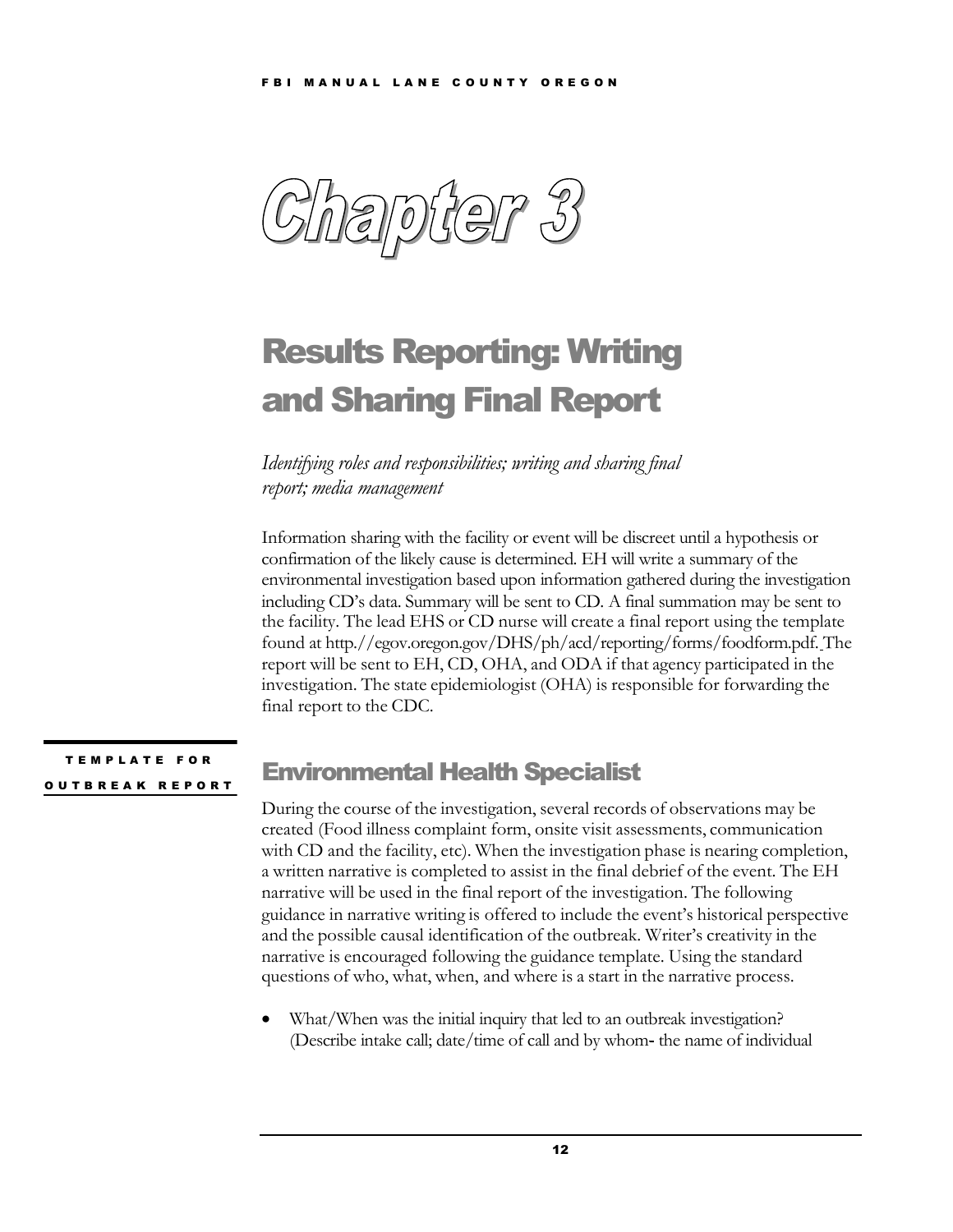(s) is omitted. Include the time OHS and any other agencies or programs were notified.

- • Describe the planning (brief description, "EH and CD met or communicated to decide roles and responsibilities. EH was to perform an onsite assessment Describe the planning (brief description, '<br>to decide roles and responsibilities. EH w.<br>and obtain a menu of items served, etc.").
- • Describe onsite assessment of facility, identifying contacts and possibly creating a production flow diagram. *See Appendix D for Guidelines.* A subsequent visit(s) may need to be made to provide additional information as the investigation progresses. Document time and record observations of the assessment and contacts ("management, staff position, etc"). Remember, an assessment is not to be construed as a formal inspection but rather a fact- finding process in the investigation. Prudent communication tools may be effective in interacting with the facility management. A final report may be released to the facility. Finent<br>sment<br>ag proce<br>ive in 1<br>de any<br>les in t<br>comm
- • Include any subsequent laboratory findings of both human and environmental samples in the narrative. If a possible causative factor is hypothesized, include those comments with supportive findings (writer's creativity). Complete the narrative and use it to complete the final report. CD will complete any needed case investigation forms.

 You will have "working notes" that you will use to create your narrative. These notes are part of the formal investigation and will be included in the confidentiality (names of individuals, medical diagnoses, etc) portions of the investigation. These are not public record documents, but can be subpoenaed. The narrative may be public record.

 In addition to completing the OHA Outbreak Summary reporting form available will complete the Foodborne Outbreak Final Report available online at online at http.//egov.oregon.gov/DHS/ph/acd/outbreak/obstndrd.pdf, the EHS http.//egov.oregon.gov/DHS/ph/acd/reporting/forms/foodform.pdf.

M E D I A **MANAGEMENT** 

 The Health Officer will be consulted in developing any media releases in coordination with the County Public Information Officer, Oregon Department of Human Resources, Health Services, or Agriculture as appropriate. In their absence the Program Manager or CD Nursing Supervisor will be consulted along with the EHS involved in the investigation. Every attempt will be made to assure consistent information is being released.

A designated Spokesperson will handle individual media requests.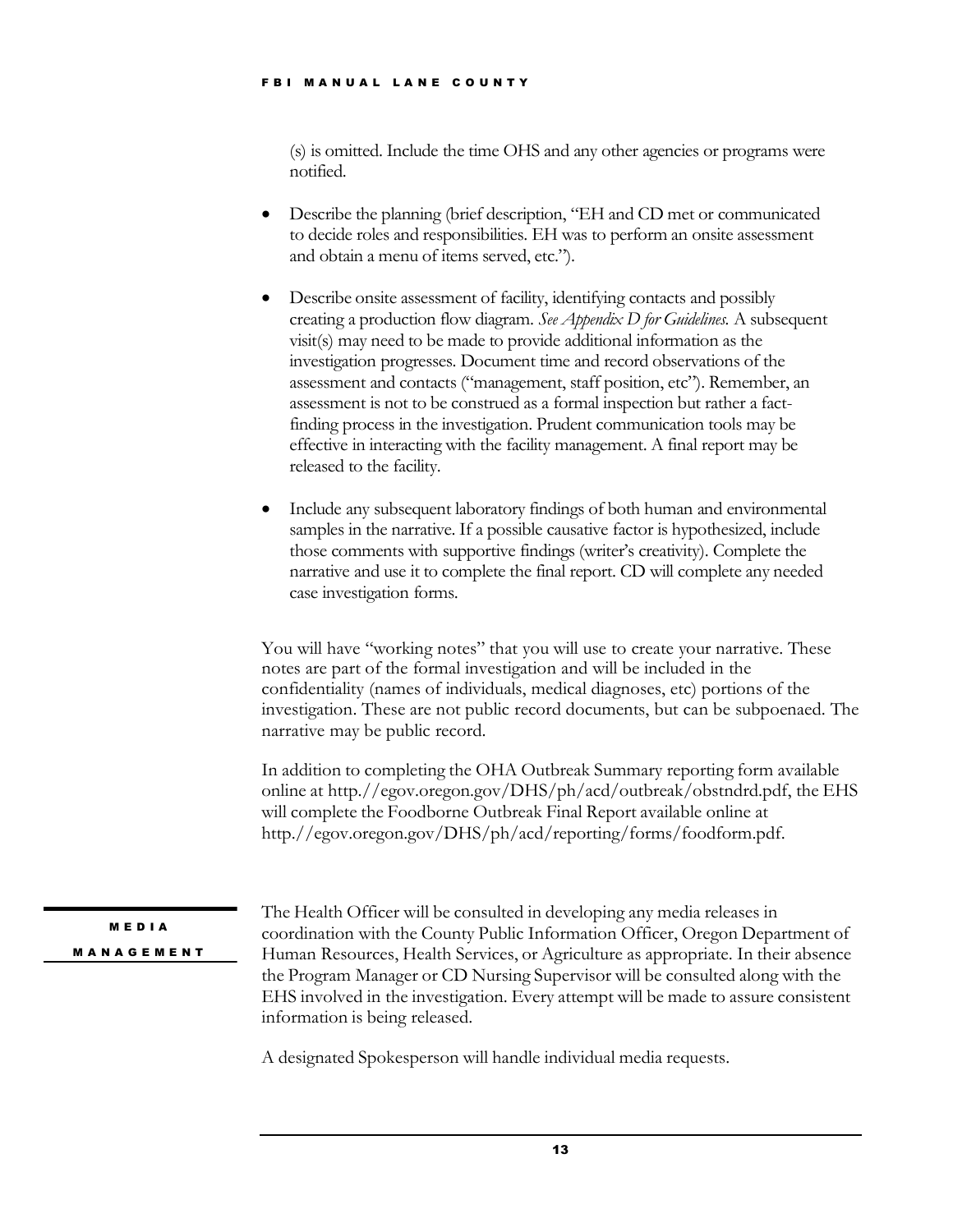<span id="page-15-0"></span>

## Trace back and Recalls

Identify source of food contamination to eliminate further consumption

 $\blacktriangleleft$  he purpose of a trace-back investigation is to identify the source(s) of food(s) implicated in a food-borne outbreak and take steps to halt its further  $\overline{\phantom{a}}$  risk to appropriate agencies for performance of trace-back procedures. In general, Lane County will obtain desired information for a trace-back and communicate findings to the Oregon Department of Agriculture and Oregon Health Authority. The Lane County EHS Lead or designee is responsible for coordinating any investigative support and providing requested reports necessary to complete a recall in accordance with the agency coordinating the recall, including effectiveness checks. Any suspect food located in a facility in which the County licenses will be embargoed or destroyed by the facility operator. ODA, not Lane County, will coordinate further investigation with regional and national Food and Drug Administration and Department of Agriculture partners as applicable. The primary agency coordinating trace-back and/or recall is responsible for distributing final report to involved agencies and for forwarding the final report to CDC. he purpose of a trace-back investigation is to identify the source(s) of food(s) implicated in a food-borne outbreak and take steps to halt its further distribution. Lane County's policy is to be knowledgeable of and commu distribution. Lane County's policy is to be knowledgeable of and communicate

[investigations/inspection-guides/guide-traceback-fresh-fruits-and-vegetables-](https://www.fda.gov/inspections-compliance-enforcement-and-criminal-investigations/inspection-guides/guide-traceback-fresh-fruits-and-vegetables-implicated-epidemiological-investigations-april-2001)See Procedure Guidance at FDA Trace-back Guide website: https://www.fda.gov/inspections-compliance-enforcement-and-criminalimplicated-epidemiological-investigations-april-2001

- • **Epidemiology evidence**: 1) Suspect etiologic agent, incubation period, onset date of illness, signs and symptoms, other relevant data. 2) Laboratory confirmation of etiologic agent or probable case information. 3) Total number ill, sex, age groups, city, and state.
- **Hazard analysis** to indicate that the product was the likely source of contamination and other causes didn't contribute to the outbreak.
- • **Product Information**: Location of store where product was purchased or restaurants where food was eaten. Origin of restaurant products, such as a warehouse, or a licensed & inspected facility. Name and type of product

 I N F O R M A T I O N F O R D E S I R E D

T R A C E B A C K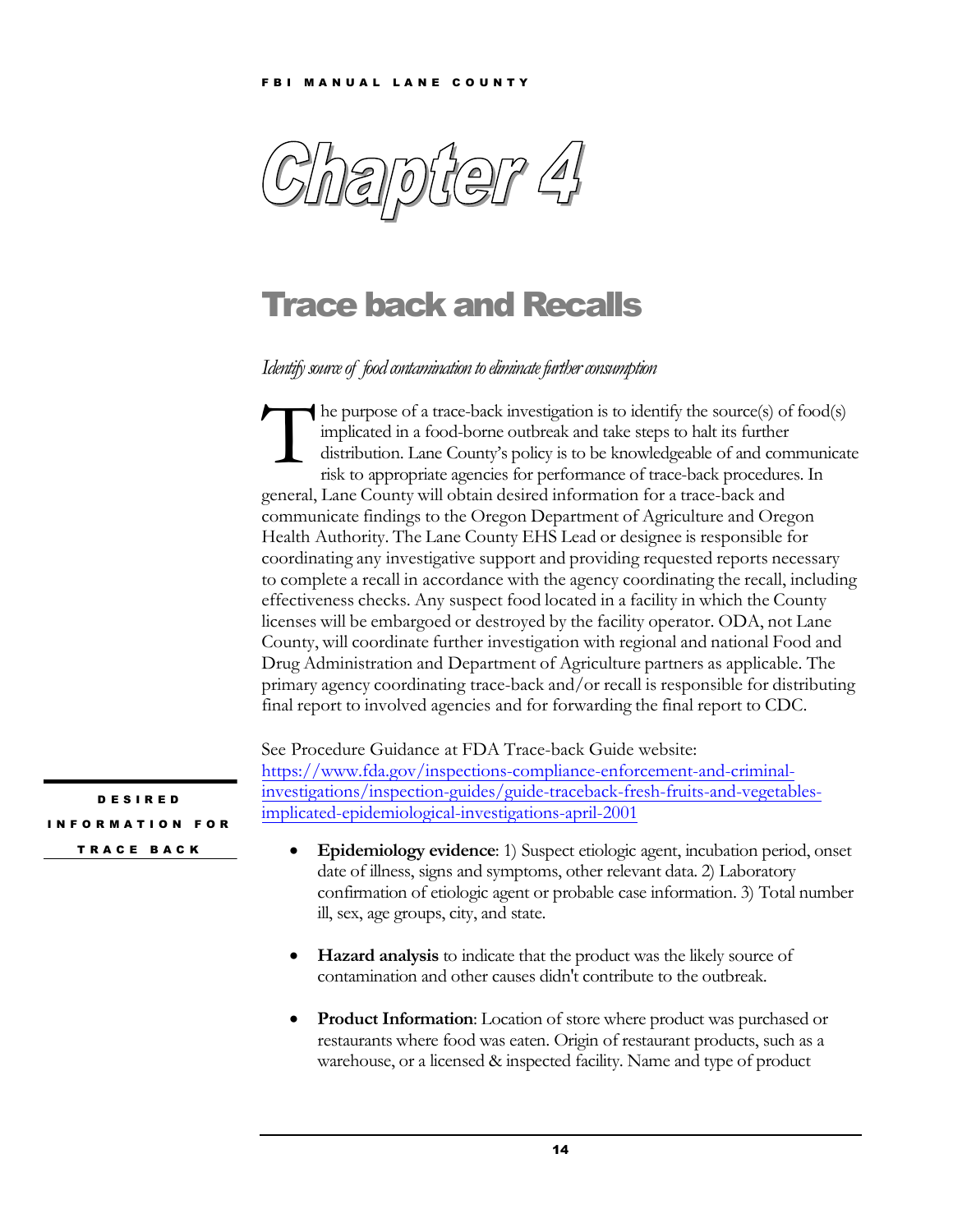<span id="page-16-0"></span> (preferably a product label), lot number, shellfish tags, and any other pertinent information. The label will contain all necessary information to do a trace back/trace forward. If product was purchased from a supermarket: FBI MANUAL LANE COUNTY<br>
(preferably a product label), lot<br>
information. The label will con<br>
back/trace forward. If product<br>  $\circ$  Obtain purchase information<br>
for their product purch<br>  $\circ$  *Example*: Ground Beet<br>
purchase i

- o Obtain purchase information such as like receipts, check book entries. If the consumer belongs to a store savings club, we may try to contact for their product purchase history.
- o *Example:* Ground Beef. Was it purchased at the supermarket? Need purchase information, receipts, check book entries, store savings club. Was it ground at the supermarket? Need "grind logs."

RECALL Fish

 The FDA is the primary regulatory agency for fishery products, and will be contacted by ODA.

### **Note**

**Shellfish Recall.** Contact the ODA Food Safety Division. The CDC Vibrio Illness Surveillance Report must also be completed and sent to The following information is necessary to collect in the investigation of a molluscan shellfish related food-borne illness OHA *available online at*  <https://www.cdc.gov/nationalsurveillance/pdfs/cdc5279-covis-vibriosis-508c.pdf> investigation:

Determine how the shellfish was ordered, i.e. shooters, on the half shell, or cooked, and if ordered from a specific bay or harvest area.

Determine how the shellfish was distributed to the restaurant – in the shell, shucked, or unknown.

Determine the source. Determine which shellfish tags go with the suspect product(s) and make copies of them. If tags are not available, copy the invoice.

Investigate and document shellfish handling. What was the temperature of the shellfish during shipping, receiving and storage?

 Determine how many meals were consumed with the suspect product including staff of the facility.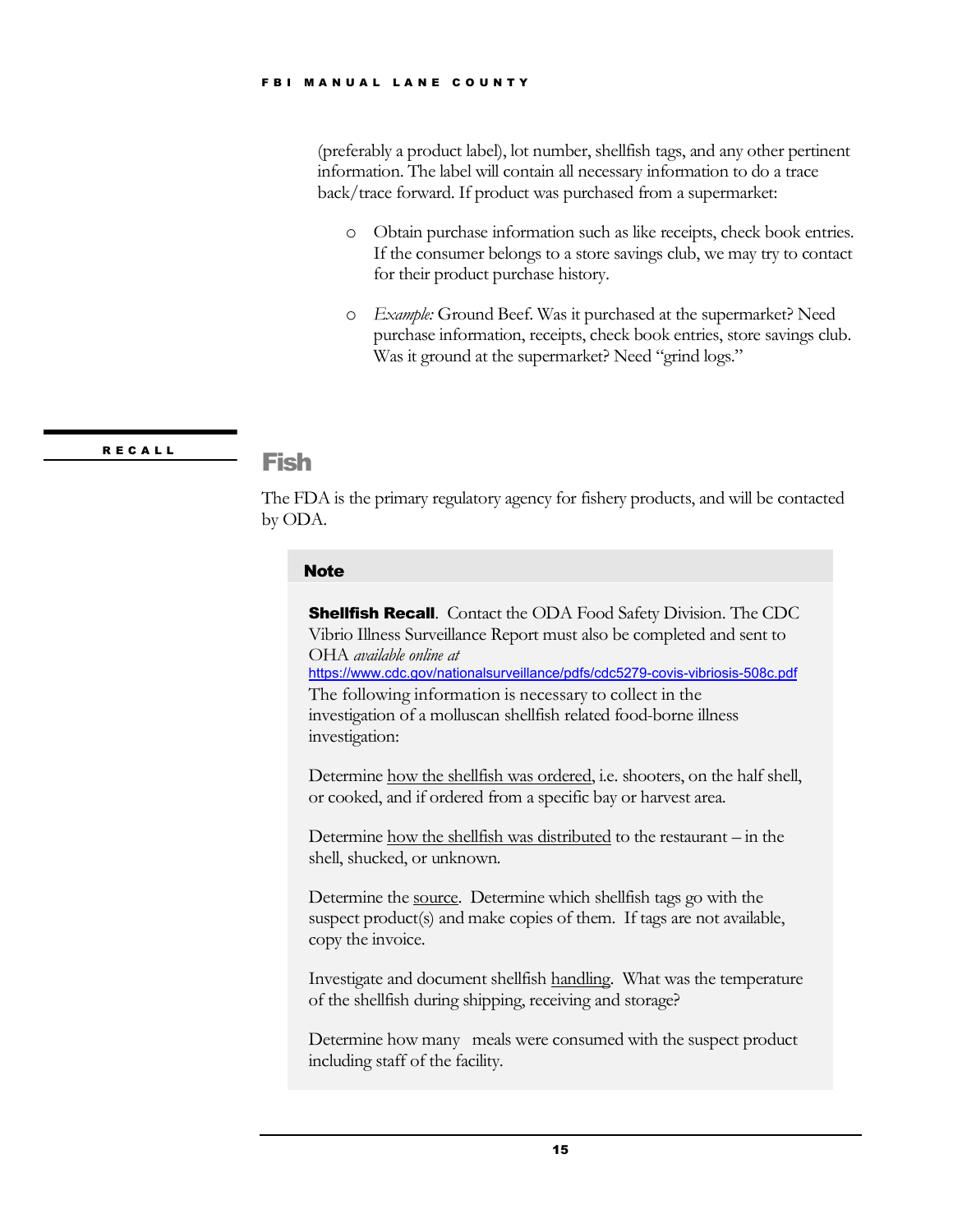Obtain samples if available (leftover same or similar product and transport in insulated chilled containers (ice, freeze gel packs, etc.)

## **Meat, Poultry, and Eggs**

 **USDA-FSIS** (US Department of Agriculture---Food Safety and Inspection Services) is responsible for the investigation of meat, poultry and egg products. ODA will contact USDA.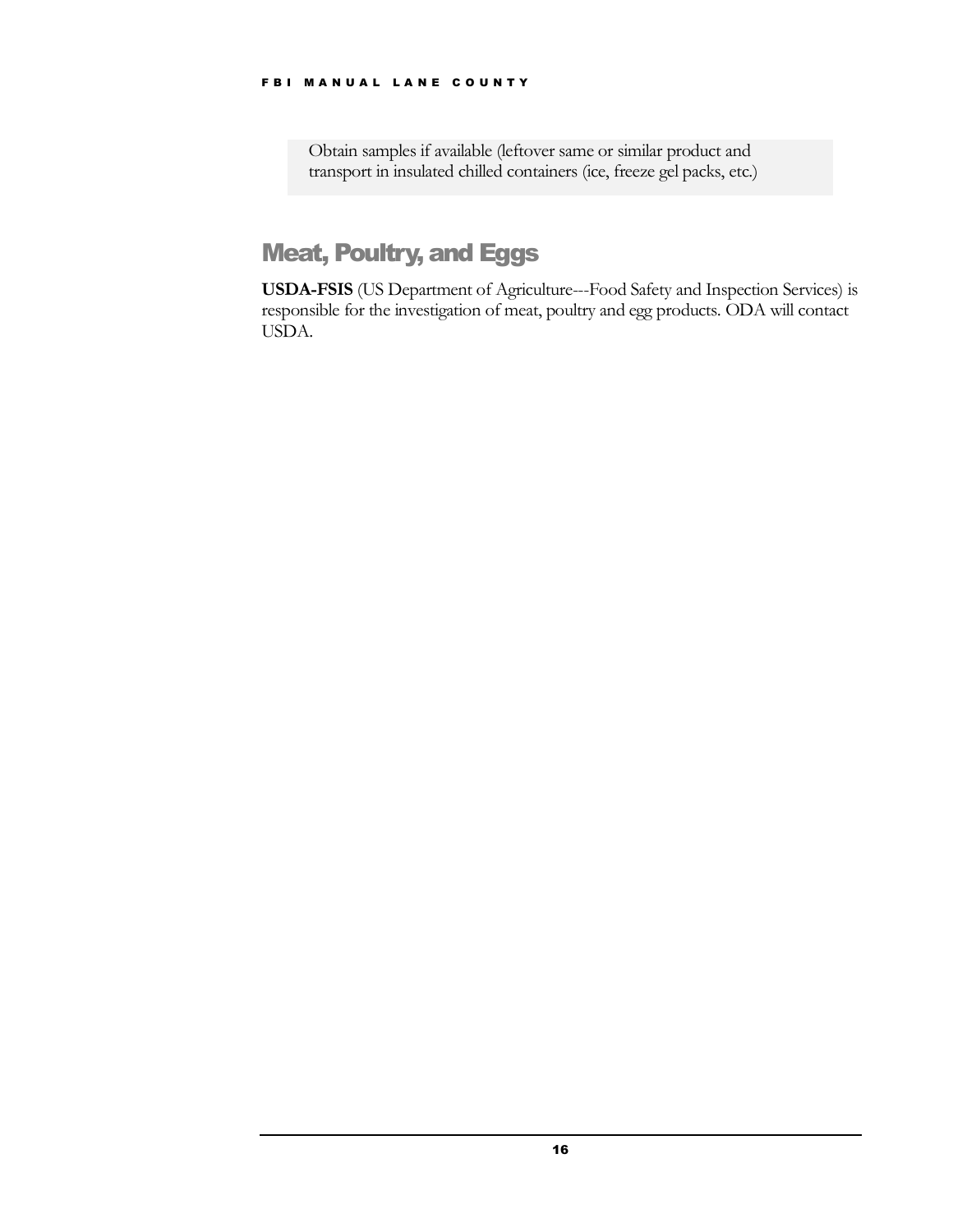$\bigoplus$ 

## Planning and Analysis

 *Evaluation of outbreak; trend analysis* 

He purpose of evaluating an outbreak is to improve future responses. Trend l, continually improve strategies in ameliorating, containing, and/or eliminating He purpose of evaluating an outbreak is to improve future responses. Trend analysis serves the public health function of disease surveillance. The goal is to continually improve strategies in ameliorating, containing, and/ specific food-borne diseases.

 D E B R I E F A N D E V A L U A T I O N O F F B I I N V E S T I G A T I O N

## Scheduling Debrief

 The lead investigator will call the meeting when the investigation is completed or nearly completed.

Attendees: Health Officer, Investigation Lead, other CD RNs as available, EH Specialist, other EH as appropriate, CD Nursing Supervisor, EH Supervisor as appropriate.

 If facility licensed by Oregon Dept of Ag: An ODA EHS will be included as appropriate.

#### Desired Outcomes:

- Discussion of all relevant data
- Discussion/agreement as to what caused the outbreak
- Discussion/agreement re: any more information, data or analysis needed?
- Discuss/ agreement re: Conclusions of investigation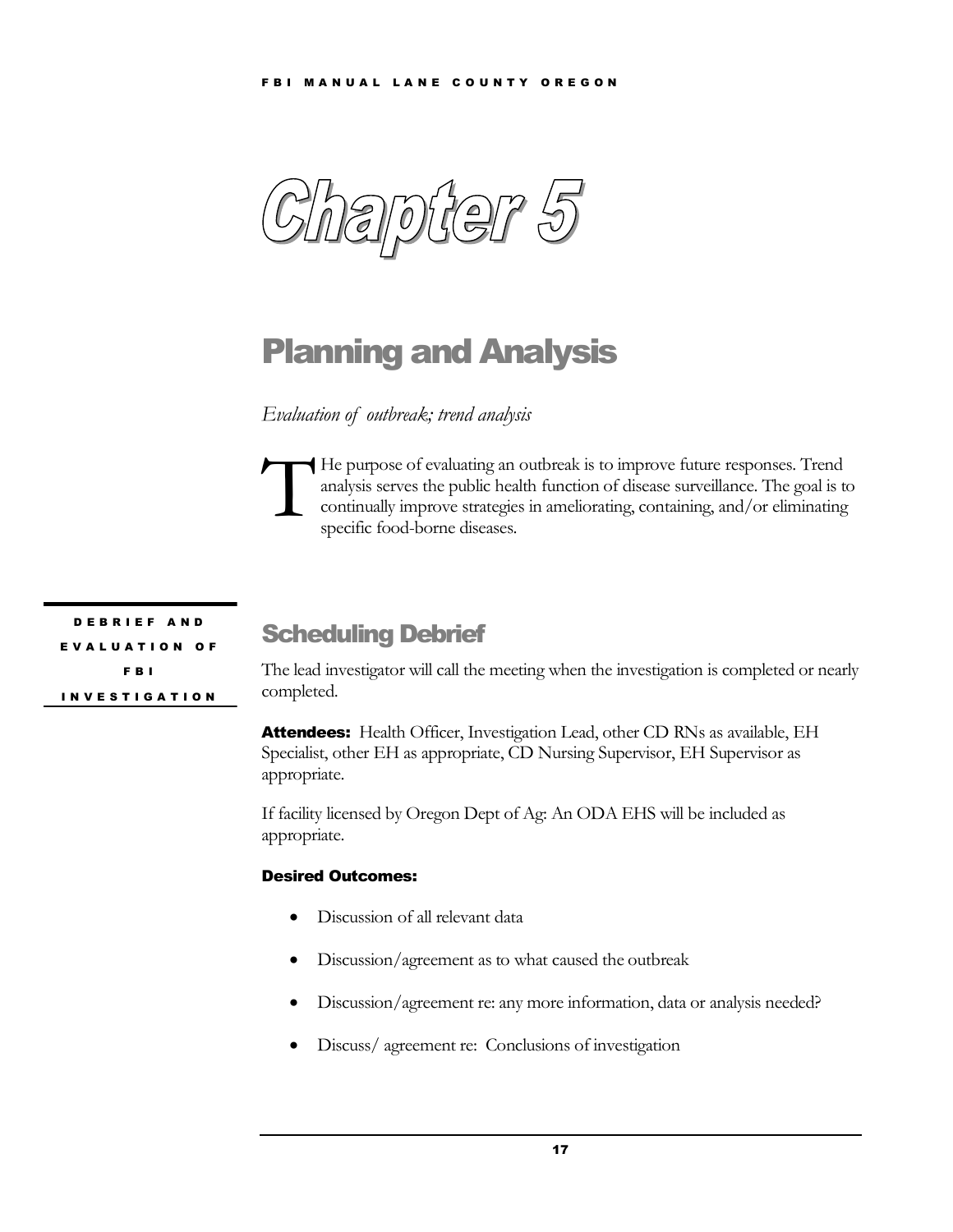- Discussion/ agreement re: completing the report
- Completion of OHS FBI report and written summary
- Evaluate investigation process

## Agenda

#### Review of all data from investigation:

- Background:
	- o Brief description of the establishment/event/etc
- Original Complaint:
	- o What brought it to our attention?
- Investigation Actions:
- Findings:
	- o Environmental Health Specialist's (or ODA) findings
	- o Interview results
	- o Lab results (if any)
- Discussion
- Conclusions:

## **Evaluation**

#### Review process of investigation:

- What worked well?
- Areas for improvement?
- Assessment of investigation "tools"
- Recommendations to CD/EH FBI Committee (if any)